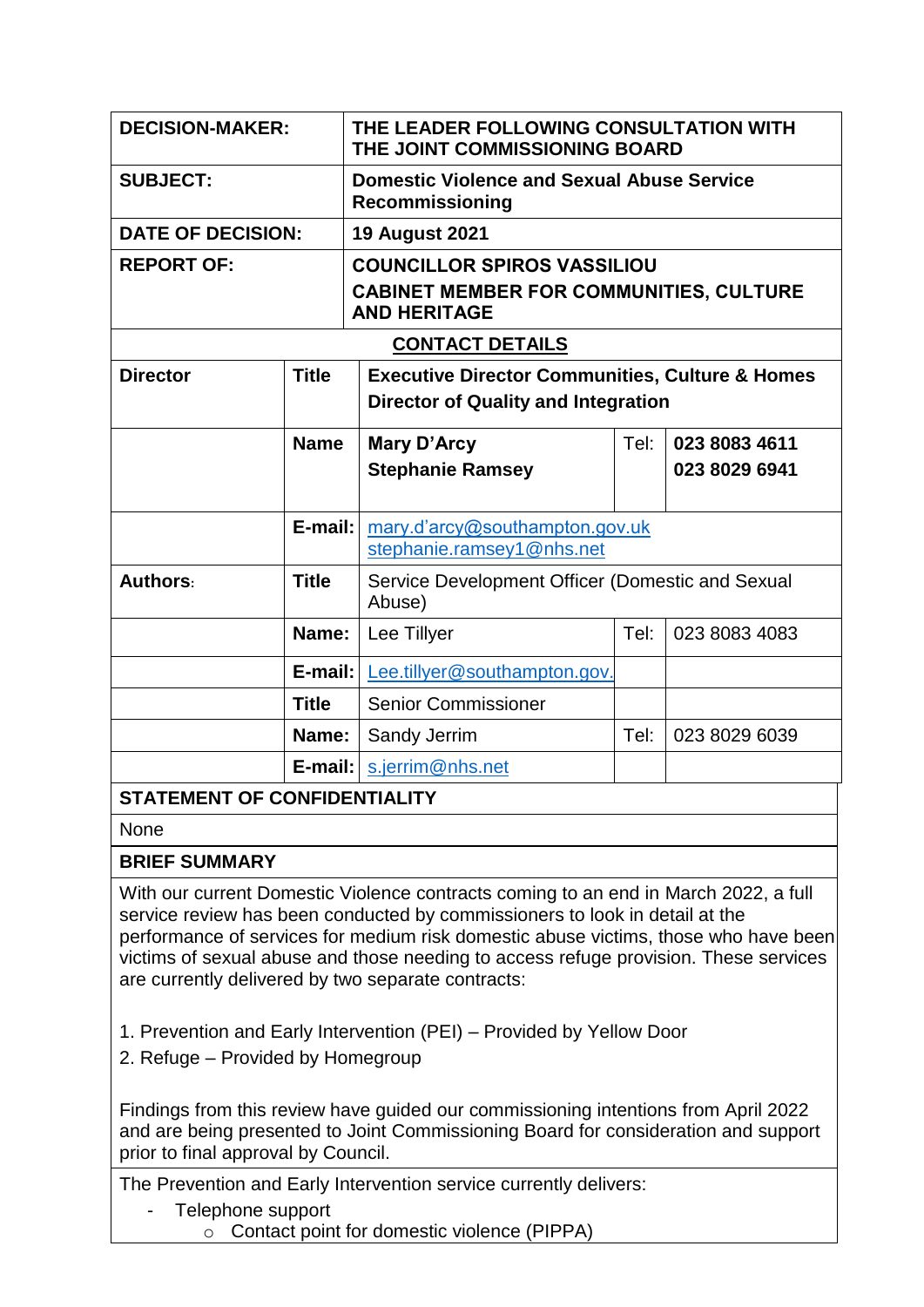- o Sexual Abuse helpline
- o Yellow Door main contact number
- Independent Sexual Violence Advisors (ISVAs)
- Sexual violence therapeutic services
	- o Adults
	- o Children and young people
	- o Family
- Domestic Abuse team
	- o Pattern changing courses
	- o Adverse Childhood Experiences recovery
- Education on domestic abuse and healthy relationships for young people in school
- Diversity and inclusion advocacy
- Domestic abuse outreach
- IRIS educator/advocator work with primary care settings
- Feelings Affect Behaviour courses for families
- Young people drop in sessions

The Refuge service currently delivers:

- A residential option for victims (and their children if they have them) to flee a domestically abusive relationship.
- This consists of 5 family and 7 single occupancy rooms
- Work with victims to build confidence and skills to engage with other support services and access the appropriate support to rebuild their (and their children's' lives).
- Support individuals and families to move on to long term safe accommodation.
- Capacity to the national network of refuges.

Alongside commissioners from the Office of the Police and Crime Commissioner (OPCC), we will be looking to jointly recommission a broadly similar range of services. These will be combined into one single contract with clear instructions of the defined areas of service required. The contract will also set out the potential development and expansion role the provider will need to undertake in response to the new Domestic Abuse Act 2021 and findings from the needs assessment.

As a consequence of new legislation (the Domestic Abuse Act 2021) there is a range of activity underway to prepare Southampton City Council (SCC) and local services to deliver against the requirements of the Act. This paper represents the Commissioned Services element of this work but is aligned to the wider work and duties in the Act.

Alongside the commissioned services review a paper which links into the delivery of domestic abuse work in Southampton is going to Cabinet (August 2021). The report entitled appointment of a Local Partnership Board pursuant to part 4 of the Domestic Abuse act 2021 seeks Cabinet support to appoint a local partnership board consisting of key partners with an interest in tackling domestic abuse and supporting victims, including their children. The role of the Board is to provide advice to Southampton City Council on the exercise of its duties under Part 4 of the Domestic Abuse Act 2021 and the provision of other local authority domestic abuse support in its area. This will include the preparation of a system-wide strategy, addressing the 2021 Act in general and any other relevant need in the city.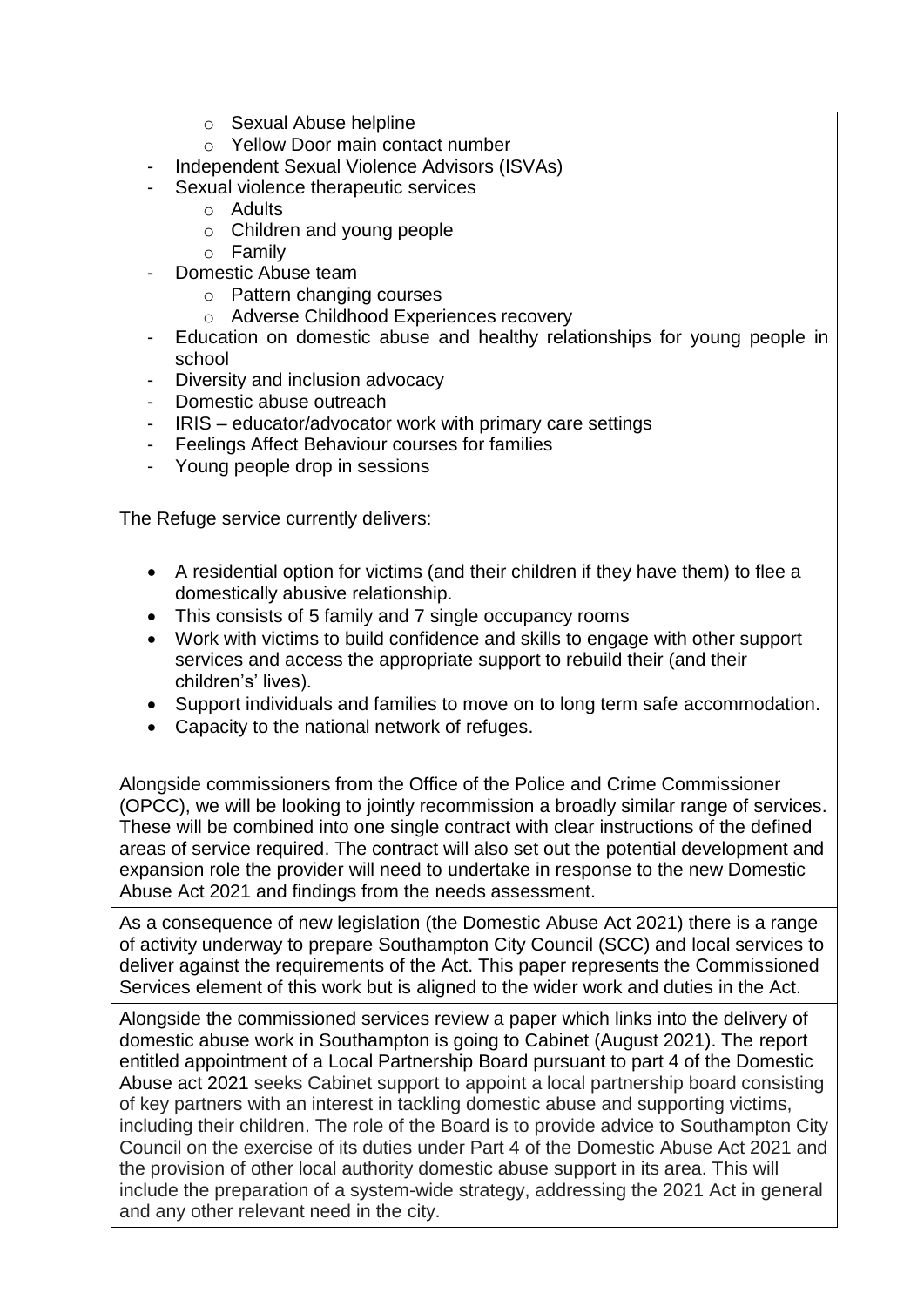The Independent Sexual Violence Advisor (ISVA) service, which has been a significant part of our sexual violence support service will be commissioned by the OPCC as a pan-Hampshire service from April 2022. This means changes will be necessary within the specifications for the new service.

**RECOMMENDATIONS For JCB:**

|    | (i)                                                                                                                                                                                                                                                                                                                                                                                                                                                                                                                                                                                                                                                                                                  | To support the recommendation to carry out a procurement of<br>Domestic Violence and Sexual Abuse services for period of 7 years<br>$(5+2)$ for a total value of up to £3,430,000 (£490,000, p/a) using<br>existing and available budgets of which £344,000 is SCC and CCG<br>funding and £146,000 Office of Police and Crime Commissioner<br>funding. |  |  |
|----|------------------------------------------------------------------------------------------------------------------------------------------------------------------------------------------------------------------------------------------------------------------------------------------------------------------------------------------------------------------------------------------------------------------------------------------------------------------------------------------------------------------------------------------------------------------------------------------------------------------------------------------------------------------------------------------------------|--------------------------------------------------------------------------------------------------------------------------------------------------------------------------------------------------------------------------------------------------------------------------------------------------------------------------------------------------------|--|--|
|    | (ii)                                                                                                                                                                                                                                                                                                                                                                                                                                                                                                                                                                                                                                                                                                 | To note, in addition to the £490,000, the contract would include the<br>potential to vary the current annual value by up to 45% of SCC<br>contributions (£154,800 per annum) to respond to new services<br>required as a result of the new Domestic Abuse Act, subject to further<br>approvals.                                                        |  |  |
|    | (iii)                                                                                                                                                                                                                                                                                                                                                                                                                                                                                                                                                                                                                                                                                                | To support the recommendation to proceed to Full Council for final<br>decision.                                                                                                                                                                                                                                                                        |  |  |
|    |                                                                                                                                                                                                                                                                                                                                                                                                                                                                                                                                                                                                                                                                                                      | <b>REASONS FOR REPORT RECOMMENDATIONS</b>                                                                                                                                                                                                                                                                                                              |  |  |
| 1. | The current Domestic Violence and Sexual Abuse contracts come to an end in<br>March 2022. Approval is required through Council to carry out a procurement<br>for new services.                                                                                                                                                                                                                                                                                                                                                                                                                                                                                                                       |                                                                                                                                                                                                                                                                                                                                                        |  |  |
| 2. | These services enable Southampton City Council to meet statutory obligations<br>under the Domestic Abuse Act to have support in place for victims of domestic<br>violence and sexual abuse.                                                                                                                                                                                                                                                                                                                                                                                                                                                                                                          |                                                                                                                                                                                                                                                                                                                                                        |  |  |
| 3. | Services to support victims of domestic abuse are crucial to the safety and<br>wellbeing of many of our residents. Domestic abuse is seen in all sections<br>of society, regardless of age, faith, education, employment, children, income,<br>complex needs and any other attribute. Southampton is committed to<br>providing support to victims of domestic violence and<br>sexual abuse (DVSA) offering support in a time of crisis, keeping them safe<br>from further harm, enabling victims to make supported and informed decisions<br>such as whether to leave an abusive partner, if that is their wish, and gaining<br>practical and/or emotional support to help them rebuild their lives. |                                                                                                                                                                                                                                                                                                                                                        |  |  |
|    | This work also supports a number of key strategies such as the Safe City<br>Partnership strategy and the Health and Care 5 year strategy in their aims to<br>safeguard victims and improve their wellbeing while avoiding greater<br>pressures on other services across the system including mental health and<br>substance misuse.                                                                                                                                                                                                                                                                                                                                                                  |                                                                                                                                                                                                                                                                                                                                                        |  |  |
|    |                                                                                                                                                                                                                                                                                                                                                                                                                                                                                                                                                                                                                                                                                                      | ALTERNATIVE OPTIONS CONSIDERED AND REJECTED                                                                                                                                                                                                                                                                                                            |  |  |
| 4. | An extension to existing arrangements has been considered but is not viable.<br>All contract extensions have now been used. A final option to direct award to<br>the incumbent providers for a single year was used for the current financial<br>year. This arrangement, implemented under a VEAT (Voluntary Ex-Ante                                                                                                                                                                                                                                                                                                                                                                                 |                                                                                                                                                                                                                                                                                                                                                        |  |  |

Transparency) Notice specified to the market that the arrangement would be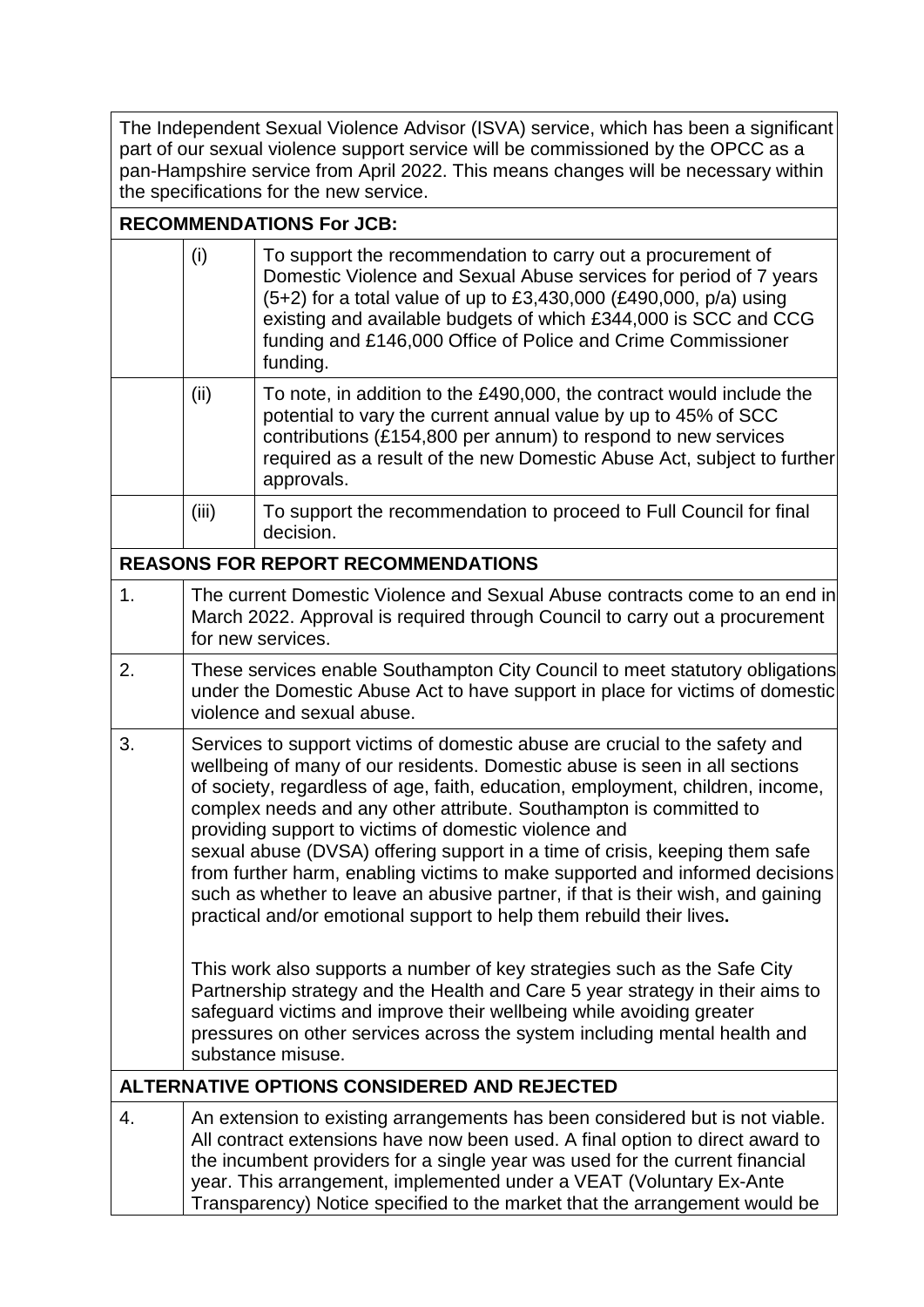|     | for no more than one year. Going back on this assertion leaves us open to<br>legal challenge and reputational damage.                                                                                                                                                                                                                                                                                                                                                                                                                                                                                                                                                                                                                                                                             |  |  |  |
|-----|---------------------------------------------------------------------------------------------------------------------------------------------------------------------------------------------------------------------------------------------------------------------------------------------------------------------------------------------------------------------------------------------------------------------------------------------------------------------------------------------------------------------------------------------------------------------------------------------------------------------------------------------------------------------------------------------------------------------------------------------------------------------------------------------------|--|--|--|
| 5.  | Do nothing has been considered and rejected as it would result in no services<br>being in place when the current contracts come to an end. Services are<br>required to meet legal duties under the Domestic Abuse Act.                                                                                                                                                                                                                                                                                                                                                                                                                                                                                                                                                                            |  |  |  |
| 6.  | The option for SCC to provide these services in house has been considered.<br>This has been rejected because Southampton and neighbouring areas benefit<br>from a good range of existing providers offering high quality and well-<br>respected services. To pursue an SCC led service could mean that we lose<br>the expertise and variety of provision and strong networks that exist amongst<br>the external providers. The Southampton First policy has made this approach<br>a strong consideration but the evidence from our own experience and<br>neighbouring authorities indicates a strong market geared up to competitively<br>tender for this contract and deliver quality, specialism and cost effectiveness.                                                                        |  |  |  |
|     | <b>DETAIL (Including consultation carried out)</b>                                                                                                                                                                                                                                                                                                                                                                                                                                                                                                                                                                                                                                                                                                                                                |  |  |  |
| 7.  | Both domestic abuse and sexual violence are sadly seen in all sections<br>of society, regardless of age, faith, education, employment, children, income,<br>complex needs and any other attribute. Southampton is committed to<br>providing support to victims of domestic violence and<br>sexual abuse (DVSA) offering support in a time of crisis, keep them safe from<br>further harm, leave their perpetrator if that is their wish and gain<br>practical and/or emotional support to help them rebuild their<br>lives. Southampton City Council plays a key role in commissioning services to<br>support victims whether they be in crisis or on the road to recovery.                                                                                                                       |  |  |  |
| 8.  | A detailed service review was undertaken by commissioners and looked in<br>detail at service delivery, demand and suitability of the service in context of<br>the Domestic Abuse Act 2021. The review began with a detailed context paper<br>offering a snapshot of key issues at the end of 2020 and culminated with a<br>service review paper including preferred and rejected options for<br>commissioning.                                                                                                                                                                                                                                                                                                                                                                                    |  |  |  |
| 9.  | The review engaged colleagues from across Health and Social Care, Health,<br>Criminal Justice and the third sector. Commissioners also noted feedback<br>from service users and commissioners from other areas.                                                                                                                                                                                                                                                                                                                                                                                                                                                                                                                                                                                   |  |  |  |
| 10. | Findings from the review were presented back to key stakeholders to offer the<br>opportunity to confirm or challenge our commissioning intentions.                                                                                                                                                                                                                                                                                                                                                                                                                                                                                                                                                                                                                                                |  |  |  |
| 11. | Following the detailed review, the commissioners recommend:                                                                                                                                                                                                                                                                                                                                                                                                                                                                                                                                                                                                                                                                                                                                       |  |  |  |
|     | Procurement of Domestic Violence and Sexual Abuse services that<br>provide a range of defined services and includes safe accommodation<br>and refuge provision contained in one contract<br>The commissioned service to retain a comparable range of services<br>$\bullet$<br>with the exception of Independent Sexual Violence Advisors (ISVAs).<br>From April 2022 the ISVA service will be commissioned jointly with the<br>Office of the Police and Crime Commissioner, Hampshire County<br>Council and Portsmouth City Council as a pan-Hampshire contract.<br>The contract includes sufficient flexibility to support the delivery of<br>$\bullet$<br>additional work that may be required following completion of the needs<br>assessment and formation of the new Domestic Abuse strategy |  |  |  |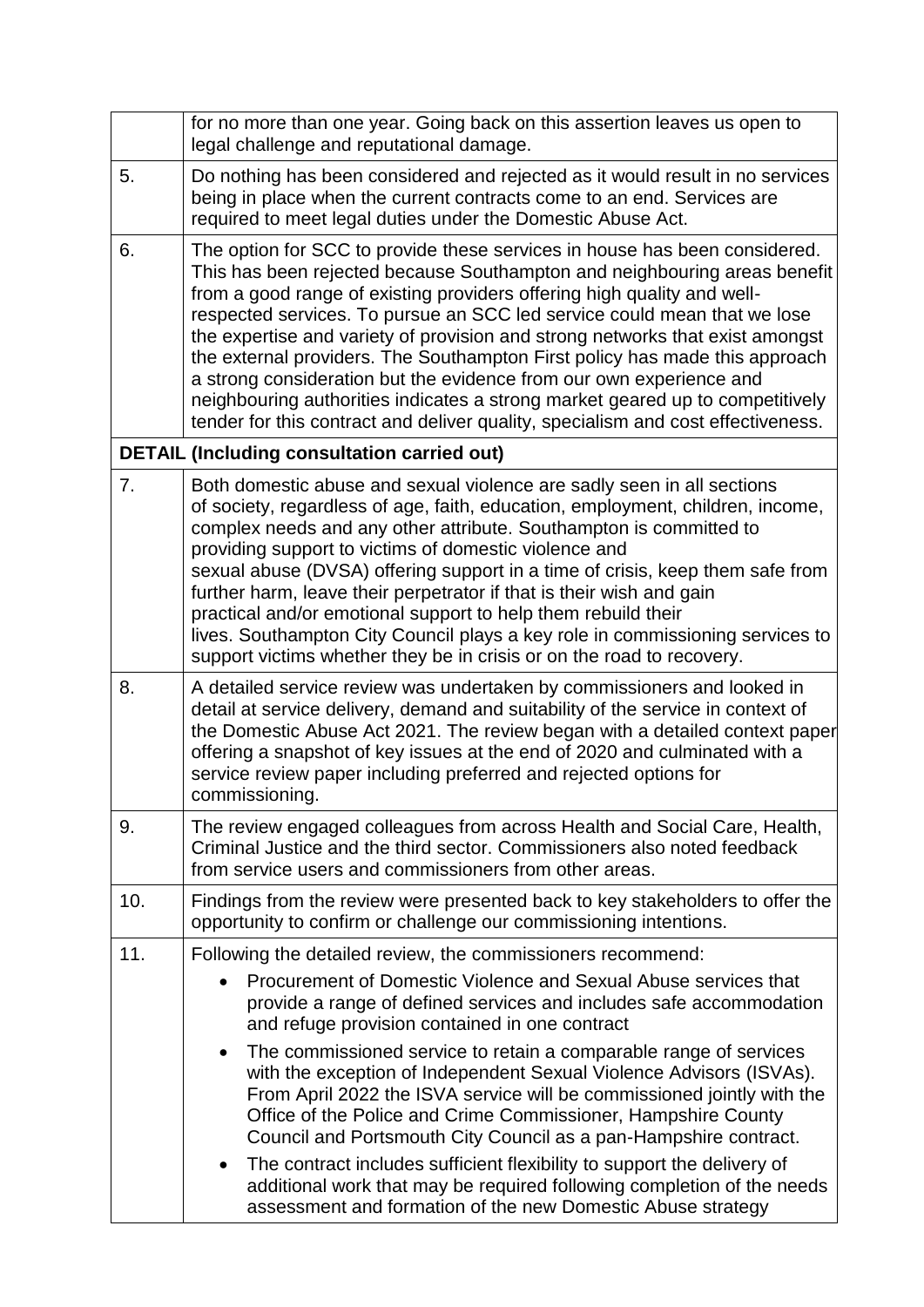| 12. | Through the review and the wider work looking at the requirements under the<br>Domestic Abuse Act it was identified that the current services offer good<br>quality interventions to support some of the most vulnerable people supporting<br>them to take control back in their lives. This has been borne out by the<br>commissioning review and the independent review work undertaken as part of<br>our preparedness to implement part 4 of the Domestic Abuse Act. Keeping a<br>reasonably comparative service within the new specification will also allow us<br>to develop the services to meet additional requirements arising from the Act<br>over time without victims or professionals seeing a major change in how<br>service operate |  |  |  |
|-----|---------------------------------------------------------------------------------------------------------------------------------------------------------------------------------------------------------------------------------------------------------------------------------------------------------------------------------------------------------------------------------------------------------------------------------------------------------------------------------------------------------------------------------------------------------------------------------------------------------------------------------------------------------------------------------------------------------------------------------------------------|--|--|--|
| 13. | A major change within the new service specification will be the move from<br>commissioning separate contracts for refuge and community-based support<br>for medium risk victims, to commissioning a single contract to cover both.                                                                                                                                                                                                                                                                                                                                                                                                                                                                                                                |  |  |  |
|     | There are a number of benefits identified in this approach:                                                                                                                                                                                                                                                                                                                                                                                                                                                                                                                                                                                                                                                                                       |  |  |  |
|     | More flexibility as the developmental elements of the specification<br>$\bullet$<br>become defined.                                                                                                                                                                                                                                                                                                                                                                                                                                                                                                                                                                                                                                               |  |  |  |
|     | Greater accountability to the commissioners and Domestic Abuse<br>$\bullet$<br>Partnership Board.                                                                                                                                                                                                                                                                                                                                                                                                                                                                                                                                                                                                                                                 |  |  |  |
|     | Reduced management costs across the contracted services.<br>$\bullet$<br>Provides a substantive basis to respond to the new duties under the<br>$\bullet$                                                                                                                                                                                                                                                                                                                                                                                                                                                                                                                                                                                         |  |  |  |
|     | Domestic Abuse Act, aligned to safe accommodation and support into<br>accommodation.                                                                                                                                                                                                                                                                                                                                                                                                                                                                                                                                                                                                                                                              |  |  |  |
|     | One potential disadvantage is that providers may have to take on a new<br>specialist area of work. We will mitigate this by ensuring the tender allows for<br>consortium bids with sub-contracting arrangements to help organisations<br>draw on the required specialisms from other organisations if required.                                                                                                                                                                                                                                                                                                                                                                                                                                   |  |  |  |
| 14  | The review has also taken account of the OPCC decision to commission the<br>ISVA provision as a pan-Hampshire service rather than placing this money<br>into our contract. The benefit to this approach is greater consistency of<br>provision across the whole Hampshire area and greater economies of scale<br>by having one organisation delivering the ISVA work across Hampshire. There<br>is a risk that the focus on Southampton's needs becomes diluted within a<br>larger service but commissioners will be working closely with the OPCC and<br>Hampshire partners to monitor the new arrangements and to ensure the level<br>and quality of the current provision is maintained.                                                       |  |  |  |
| 15. | The passing of the Domestic Abuse Act 2021 comes with a portion of "New<br>Burdens" funding which has been granted to local authorities to allow them to<br>deliver new services against Part 4 of the Act (Support into Safe<br>Accommodation). Flexibility will be required within the new service contract to<br>allow for us to develop our capacity in this area and respond to findings from<br>the needs assessment once completed.                                                                                                                                                                                                                                                                                                        |  |  |  |
| 16. | The contract would be for a period of a total of 7 years as a 5 year contract<br>with the option to extend for 2 further years. This timeframe will allow for a<br>necessary period to embed the specification and develop services following<br>activities precipitated by the Domestic Abuse Act 2021 (most notably the<br>completion of the needs assessment and strategy for Southampton). An initial                                                                                                                                                                                                                                                                                                                                         |  |  |  |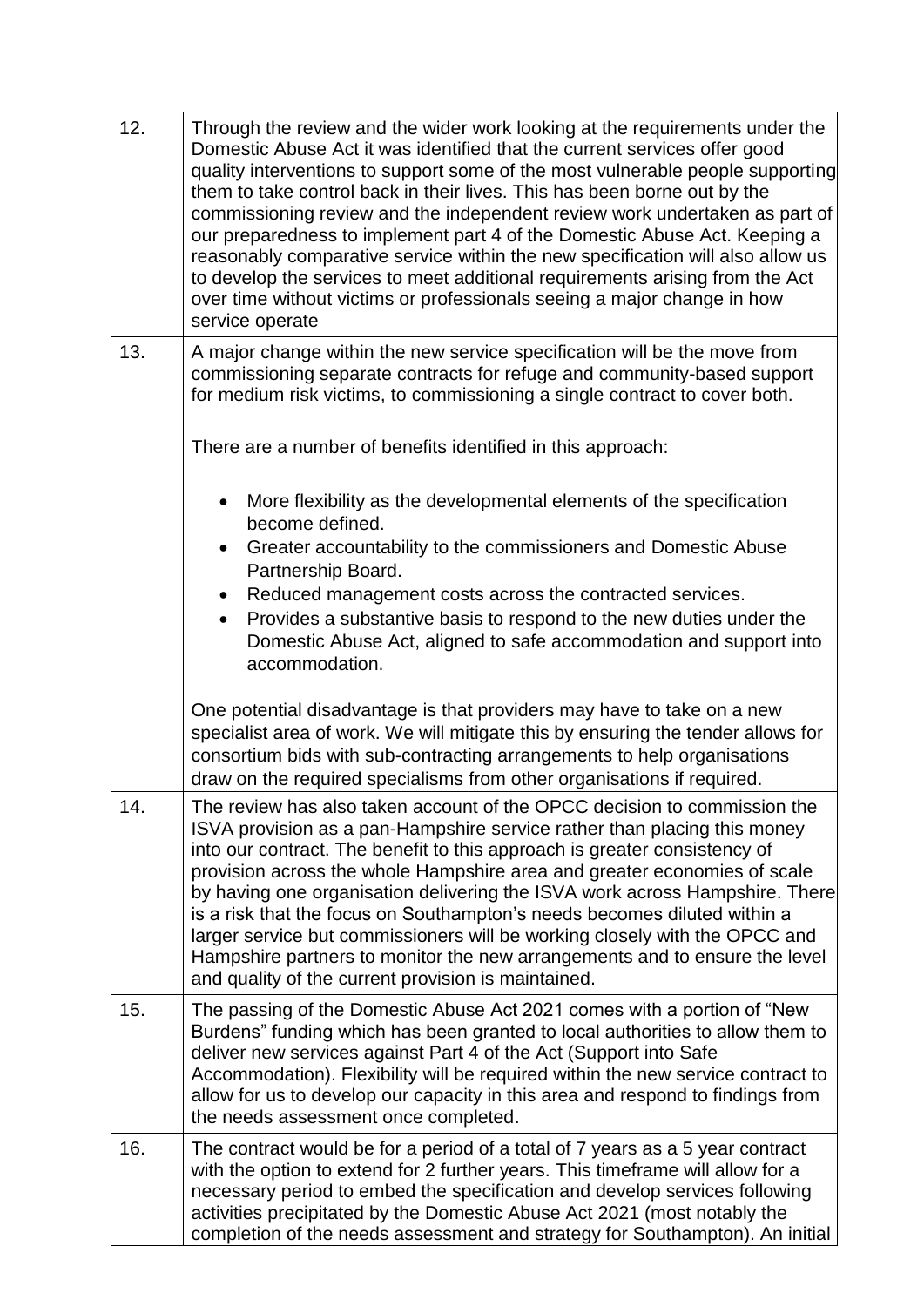|                           | term of 5 years is considered more attractive to the market as it offers a<br>greater degree of stability and greater scope to deliver the developmental<br>aspects of the specification.                                                                                                                                                                                                                                                                                                                                                                                                                                                                                                                                                                                                                                                                    |          |  |  |
|---------------------------|--------------------------------------------------------------------------------------------------------------------------------------------------------------------------------------------------------------------------------------------------------------------------------------------------------------------------------------------------------------------------------------------------------------------------------------------------------------------------------------------------------------------------------------------------------------------------------------------------------------------------------------------------------------------------------------------------------------------------------------------------------------------------------------------------------------------------------------------------------------|----------|--|--|
| 17.                       | To support the requirement to be flexible and respond to requirements<br>emerging from the Domestic Abuse Act and needs assessment, the contract<br>will contain relevant and adequate variation clauses.                                                                                                                                                                                                                                                                                                                                                                                                                                                                                                                                                                                                                                                    |          |  |  |
|                           | <b>RESOURCE IMPLICATIONS</b>                                                                                                                                                                                                                                                                                                                                                                                                                                                                                                                                                                                                                                                                                                                                                                                                                                 |          |  |  |
|                           | <b>Capital/Revenue</b>                                                                                                                                                                                                                                                                                                                                                                                                                                                                                                                                                                                                                                                                                                                                                                                                                                       |          |  |  |
| 18.                       | As a minimum the expected annual contract value will be £490,000, and a<br>total of £3,430,000 in total across the 7 years. The budget comprises funding<br>from several sources including                                                                                                                                                                                                                                                                                                                                                                                                                                                                                                                                                                                                                                                                   |          |  |  |
|                           | <b>ICU direct budget</b>                                                                                                                                                                                                                                                                                                                                                                                                                                                                                                                                                                                                                                                                                                                                                                                                                                     | £134,400 |  |  |
|                           | Plus contributions                                                                                                                                                                                                                                                                                                                                                                                                                                                                                                                                                                                                                                                                                                                                                                                                                                           |          |  |  |
|                           | <b>Public Health</b>                                                                                                                                                                                                                                                                                                                                                                                                                                                                                                                                                                                                                                                                                                                                                                                                                                         | £132,500 |  |  |
|                           | Public Health additional contribution to Yellow Door                                                                                                                                                                                                                                                                                                                                                                                                                                                                                                                                                                                                                                                                                                                                                                                                         | £8,000   |  |  |
|                           | HRA contribution towards Yellow Door                                                                                                                                                                                                                                                                                                                                                                                                                                                                                                                                                                                                                                                                                                                                                                                                                         | £11,100  |  |  |
|                           | CCG towards DA contracts                                                                                                                                                                                                                                                                                                                                                                                                                                                                                                                                                                                                                                                                                                                                                                                                                                     | £58,000  |  |  |
|                           | ICU & Public Health total =                                                                                                                                                                                                                                                                                                                                                                                                                                                                                                                                                                                                                                                                                                                                                                                                                                  | £209,600 |  |  |
|                           | <b>Overall SCC and CCG budget total =</b>                                                                                                                                                                                                                                                                                                                                                                                                                                                                                                                                                                                                                                                                                                                                                                                                                    | £344,000 |  |  |
|                           | Office of Police and Crime Commissioner =                                                                                                                                                                                                                                                                                                                                                                                                                                                                                                                                                                                                                                                                                                                                                                                                                    | £146,000 |  |  |
|                           | <b>Total Funding =</b>                                                                                                                                                                                                                                                                                                                                                                                                                                                                                                                                                                                                                                                                                                                                                                                                                                       | £490,000 |  |  |
|                           | The contracting arrangements include the option to vary the contract if<br>required and subject to further approvals.                                                                                                                                                                                                                                                                                                                                                                                                                                                                                                                                                                                                                                                                                                                                        |          |  |  |
|                           | <b>Property/Other</b>                                                                                                                                                                                                                                                                                                                                                                                                                                                                                                                                                                                                                                                                                                                                                                                                                                        |          |  |  |
| 19.                       | The new provider will need to source 12 units of refuge accommodation, for<br>which there may be an option to use an existing property owned by<br>Southampton City Council and in use in the current contract. If they chose to<br>use the property, it will be subject to the findings of a survey checking it<br>remains fit for purpose. If they do not use the SCC property, through their<br>choice or outcome of the survey, appropriate steps will be taken to ensure all<br>individuals who have accessed the current refuge provision, and not moved<br>on by April 2022, are supported to pursue a number of positive move on<br>options, including a transfer to the new commissioned refuge.<br>Where a provider is not seeking to take forward the SCC property, the<br>property will be considered for alternative use by SCC Housing and ICU |          |  |  |
|                           | teams.                                                                                                                                                                                                                                                                                                                                                                                                                                                                                                                                                                                                                                                                                                                                                                                                                                                       |          |  |  |
| <b>LEGAL IMPLICATIONS</b> |                                                                                                                                                                                                                                                                                                                                                                                                                                                                                                                                                                                                                                                                                                                                                                                                                                                              |          |  |  |
|                           | Statutory power to undertake proposals in the report:                                                                                                                                                                                                                                                                                                                                                                                                                                                                                                                                                                                                                                                                                                                                                                                                        |          |  |  |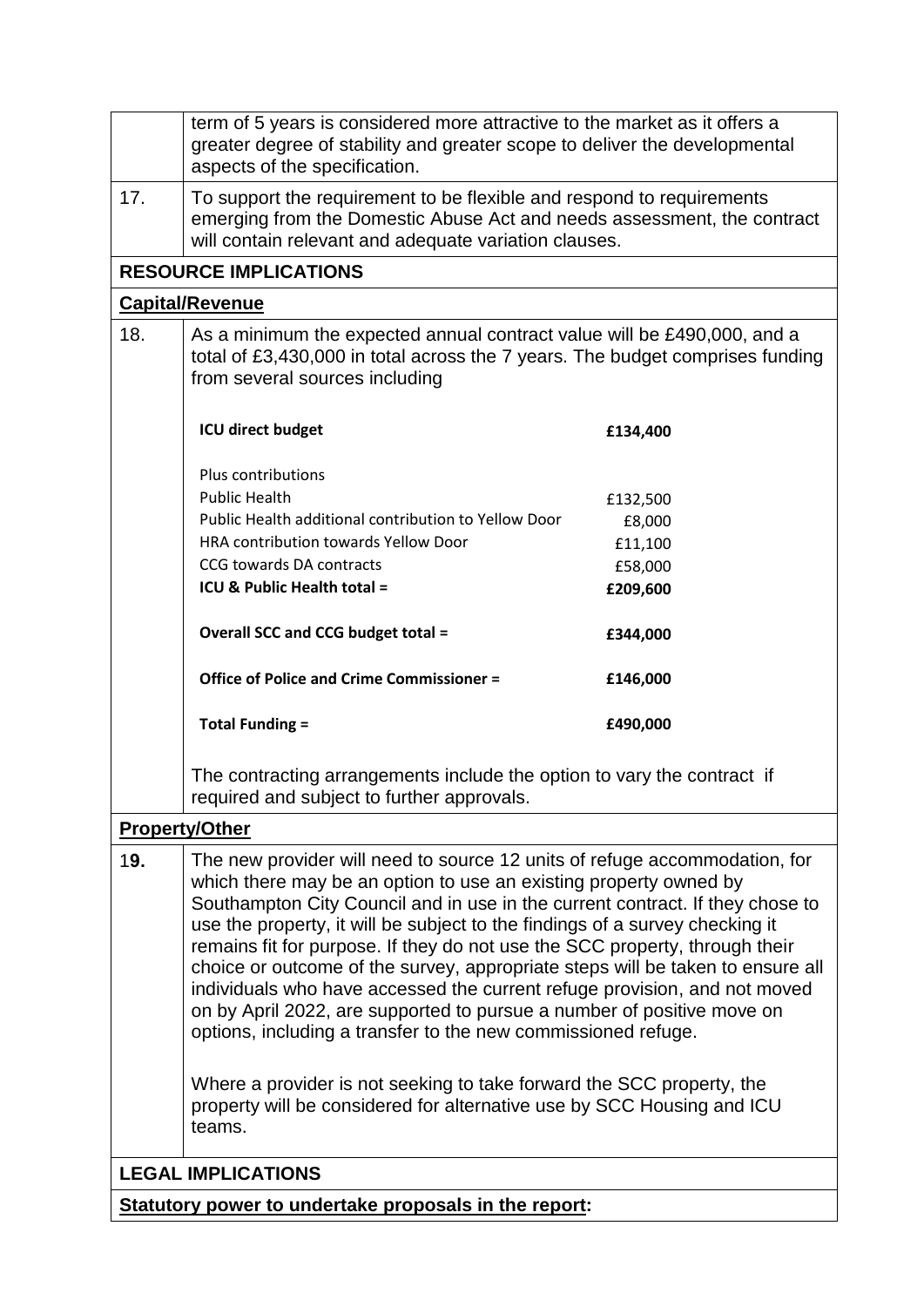| 20.<br>The Domestic Abuse Act (the Act) was signed into law on 29 April 2021. The<br>Act places new Duties on a range of statutory partners.                                                                                                                                                                                                                                                                                                                                                                                                                                                                                                                                                                                                                                                                                                                                                                                                                                                                                                                                                                                                                                               |
|--------------------------------------------------------------------------------------------------------------------------------------------------------------------------------------------------------------------------------------------------------------------------------------------------------------------------------------------------------------------------------------------------------------------------------------------------------------------------------------------------------------------------------------------------------------------------------------------------------------------------------------------------------------------------------------------------------------------------------------------------------------------------------------------------------------------------------------------------------------------------------------------------------------------------------------------------------------------------------------------------------------------------------------------------------------------------------------------------------------------------------------------------------------------------------------------|
| Part Four of the Act places Duties on Southampton City Council (SCC) to:                                                                                                                                                                                                                                                                                                                                                                                                                                                                                                                                                                                                                                                                                                                                                                                                                                                                                                                                                                                                                                                                                                                   |
| Appoint a multi-agency Domestic Abuse Local Partnership Board                                                                                                                                                                                                                                                                                                                                                                                                                                                                                                                                                                                                                                                                                                                                                                                                                                                                                                                                                                                                                                                                                                                              |
| Carry out a Safe Accommodation Needs Assessment<br>Develop and publish a Safe Accommodation Strategy by August 2021<br>(date subject to formal consultation), having regard to the needs                                                                                                                                                                                                                                                                                                                                                                                                                                                                                                                                                                                                                                                                                                                                                                                                                                                                                                                                                                                                   |
| assessment<br>Give effect to the strategy (through commissioning / de-commissioning<br>decisions)                                                                                                                                                                                                                                                                                                                                                                                                                                                                                                                                                                                                                                                                                                                                                                                                                                                                                                                                                                                                                                                                                          |
| Monitor and evaluate the effectiveness of the strategy                                                                                                                                                                                                                                                                                                                                                                                                                                                                                                                                                                                                                                                                                                                                                                                                                                                                                                                                                                                                                                                                                                                                     |
| Report back to central government annually.                                                                                                                                                                                                                                                                                                                                                                                                                                                                                                                                                                                                                                                                                                                                                                                                                                                                                                                                                                                                                                                                                                                                                |
| 21.<br>The Statutory Guidance makes it explicit that Part Four Duties are, "separate"<br>to local authority housing duties under the Housing Act 1996 and the<br>Homelessness Reduction Act 2017" and Part Four Duties do, "not place a<br>requirement on authorities to provide domestic abuse victims with<br>accommodation". It states, "local authorities must still comply with their duties<br>under homelessness law in line with the Chapter 8 of the Homelessness Code<br>of Guidance for local authorities". It clarifies that, "Accommodation such as<br>generic Bed and Breakfast accommodation and homeless hostels - in that<br>they are not solely dedicated to providing a safe place to stay for victims of<br>domestic abuse, including expert support are not considered relevant safe<br>accommodation, and as such, local authorities cannot commission support<br>within these types under this duty". It states, "Commissioning authorities will<br>need to ensure that accommodation covered under other Acts, such as<br>temporary accommodation provided under Part 7 of the Housing Act 1996, are<br>not utilised in fulfilling the requirements of this duty". |
| 22.<br>Part 7 (s71 and s72) places Duties on SCC Housing. s71 requires local<br>authorities to give those who are homeless because of fleeing domestic abuse<br>priority need status for accommodation secured by the local authority.                                                                                                                                                                                                                                                                                                                                                                                                                                                                                                                                                                                                                                                                                                                                                                                                                                                                                                                                                     |
| s72 requires local authorities, when re-housing an existing lifetime social<br>tenant, or offering them a new sole tenancy in their own home, to grant a new<br>lifetime tenancy if the local authority is satisfied that the tenant or a member of<br>their household has been a victim of domestic abuse and the new tenancy is<br>granted in connection with that abuse. It is likely that SCC will receive funding<br>to implement Part Seven Duties. Information regarding funding was not<br>available at the time of writing this report.                                                                                                                                                                                                                                                                                                                                                                                                                                                                                                                                                                                                                                           |
| <b>Other Legal Implications:</b>                                                                                                                                                                                                                                                                                                                                                                                                                                                                                                                                                                                                                                                                                                                                                                                                                                                                                                                                                                                                                                                                                                                                                           |
| 23.<br>Procurement will be carried out in accordance with the Council's Contract<br>Procedure Rules and Financial procedure Rules and having regard to the<br>Equality Act 2010 and the Human Rights Act 1998 in considering the impact of<br>commissioned services on end service users.                                                                                                                                                                                                                                                                                                                                                                                                                                                                                                                                                                                                                                                                                                                                                                                                                                                                                                  |
| <b>CONFLICT OF INTEREST IMPLICATIOINS</b>                                                                                                                                                                                                                                                                                                                                                                                                                                                                                                                                                                                                                                                                                                                                                                                                                                                                                                                                                                                                                                                                                                                                                  |
| 24.<br>None                                                                                                                                                                                                                                                                                                                                                                                                                                                                                                                                                                                                                                                                                                                                                                                                                                                                                                                                                                                                                                                                                                                                                                                |
| <b>RISK MANAGEMENT IMPLICATIONS</b>                                                                                                                                                                                                                                                                                                                                                                                                                                                                                                                                                                                                                                                                                                                                                                                                                                                                                                                                                                                                                                                                                                                                                        |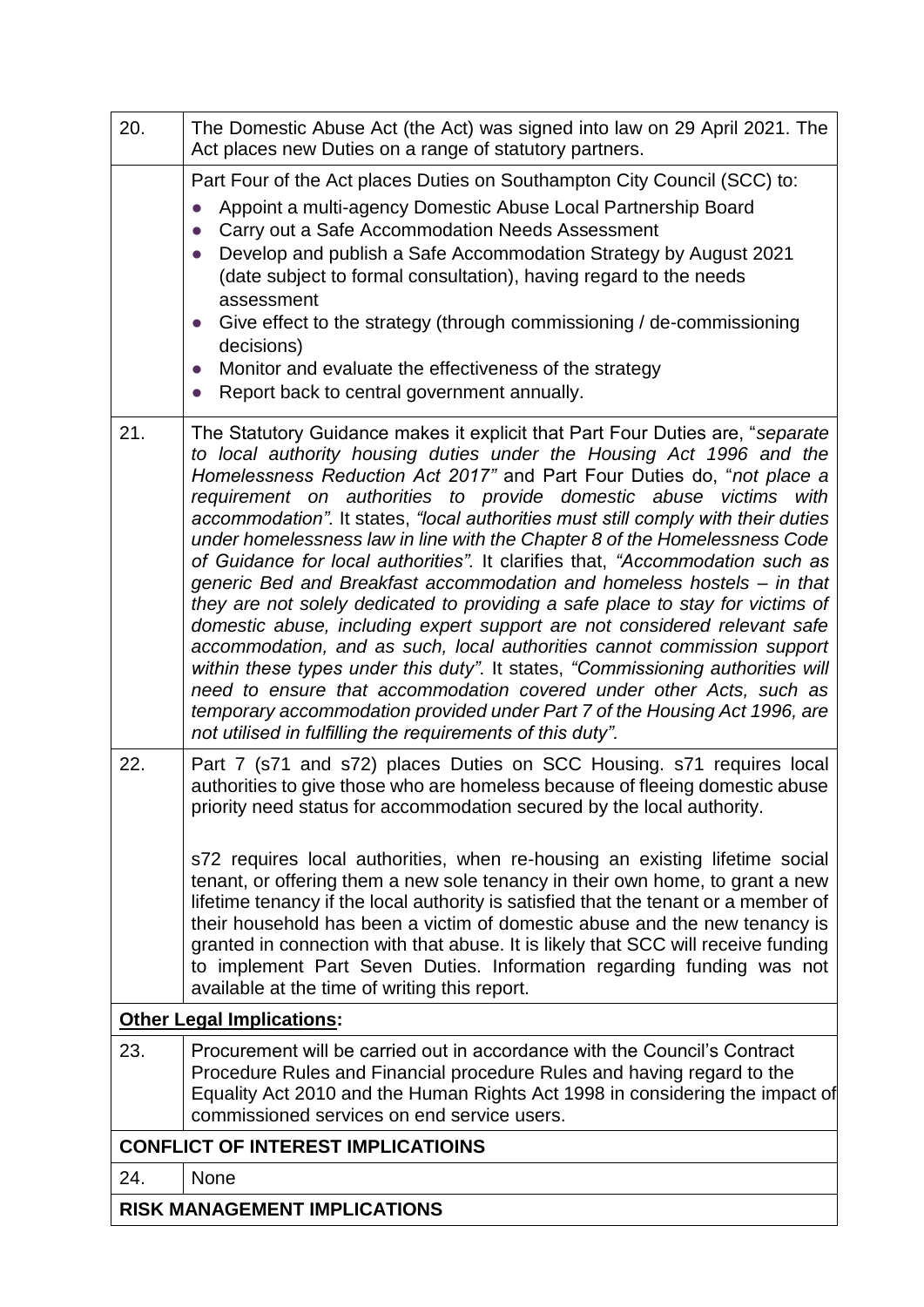| 25. | OPCC funding does not gain approval. Should this unlikely event occur we<br>would enact contingency plans to commission a smaller service.                                                                                                                                                                                                                                                                                                                                                                                                                                                                |  |  |  |
|-----|-----------------------------------------------------------------------------------------------------------------------------------------------------------------------------------------------------------------------------------------------------------------------------------------------------------------------------------------------------------------------------------------------------------------------------------------------------------------------------------------------------------------------------------------------------------------------------------------------------------|--|--|--|
| 26. | <b>Reputational risk:</b>                                                                                                                                                                                                                                                                                                                                                                                                                                                                                                                                                                                 |  |  |  |
|     | By not providing services SCC may face considerable reputational risk<br>around the lack of action to tackle domestic abuse. Commissioning<br>services will mitigate this risk<br>Providing poor quality services could result in reputational damage.<br>These risks will be managed through a procurement process weighted<br>towards quality over price and having a clear specification in terms of<br>our expectations around service delivery.                                                                                                                                                      |  |  |  |
| 27. | Financial risk:                                                                                                                                                                                                                                                                                                                                                                                                                                                                                                                                                                                           |  |  |  |
|     | Financial contributions may not be available at the proposed value, or<br>for the life of the contract. This will be mitigated in two ways<br>Agreements will be in place to support income, ensuring<br>$\circ$<br>sufficient notice is given by funders to SCC to enable contracts<br>to be amended accordingly<br>Clauses in the contract will allow commissioners to amend the<br>$\circ$<br>contract value and service model to accommodate any change<br>in income.                                                                                                                                 |  |  |  |
| 28. | <b>Procurement risk:</b>                                                                                                                                                                                                                                                                                                                                                                                                                                                                                                                                                                                  |  |  |  |
|     | A lack of providers tendering for the service. The risk is being mitigated<br>by a longer contract, 5 years, with the option of further extension of 2<br>years. We will also welcome consortia bids where a lead provider is<br>responsible for subcontracting smaller/more specialist elements of the<br>contract.<br>A locally valued provider is not successful in retaining an existing<br>$\qquad \qquad \blacksquare$<br>contract could lead to concerns being raised. A legally compliant and<br>transparent procurement process will mitigate this risk, but not avoid<br>concerns being raised. |  |  |  |
| 29. | Contract performance:                                                                                                                                                                                                                                                                                                                                                                                                                                                                                                                                                                                     |  |  |  |
|     | Demand may exceed the capacity of the service commissioned.<br>Management of this risk will be through regular and timely contract<br>monitoring and remedial steps taken to prioritise the service against<br>demand and need.<br>A robust procurement process will ensure the provider is able to deliver<br>-<br>the service to the quality and performance level required. This will be<br>monitored through regular and timely contract monitoring meetings.<br>Contract clauses will also allow for action to be taken should poor<br>performance or quality emerge.                                |  |  |  |
|     | <b>Property Risk:</b>                                                                                                                                                                                                                                                                                                                                                                                                                                                                                                                                                                                     |  |  |  |
|     | Termination of current lease could be a risk as we will need to carefully<br>manage the current residents and new referrals and work closely with<br>the incumbent provider to carry out any necessary works on the<br>property to prepare it for a new leaseholder.<br>Providers may be put off bidding because of the property issues. To<br>mitigate we will work with the incumbent provider, SCC Housing and<br>SCC Property Services to resolve any outstanding issues as soon as<br>practicable.                                                                                                   |  |  |  |